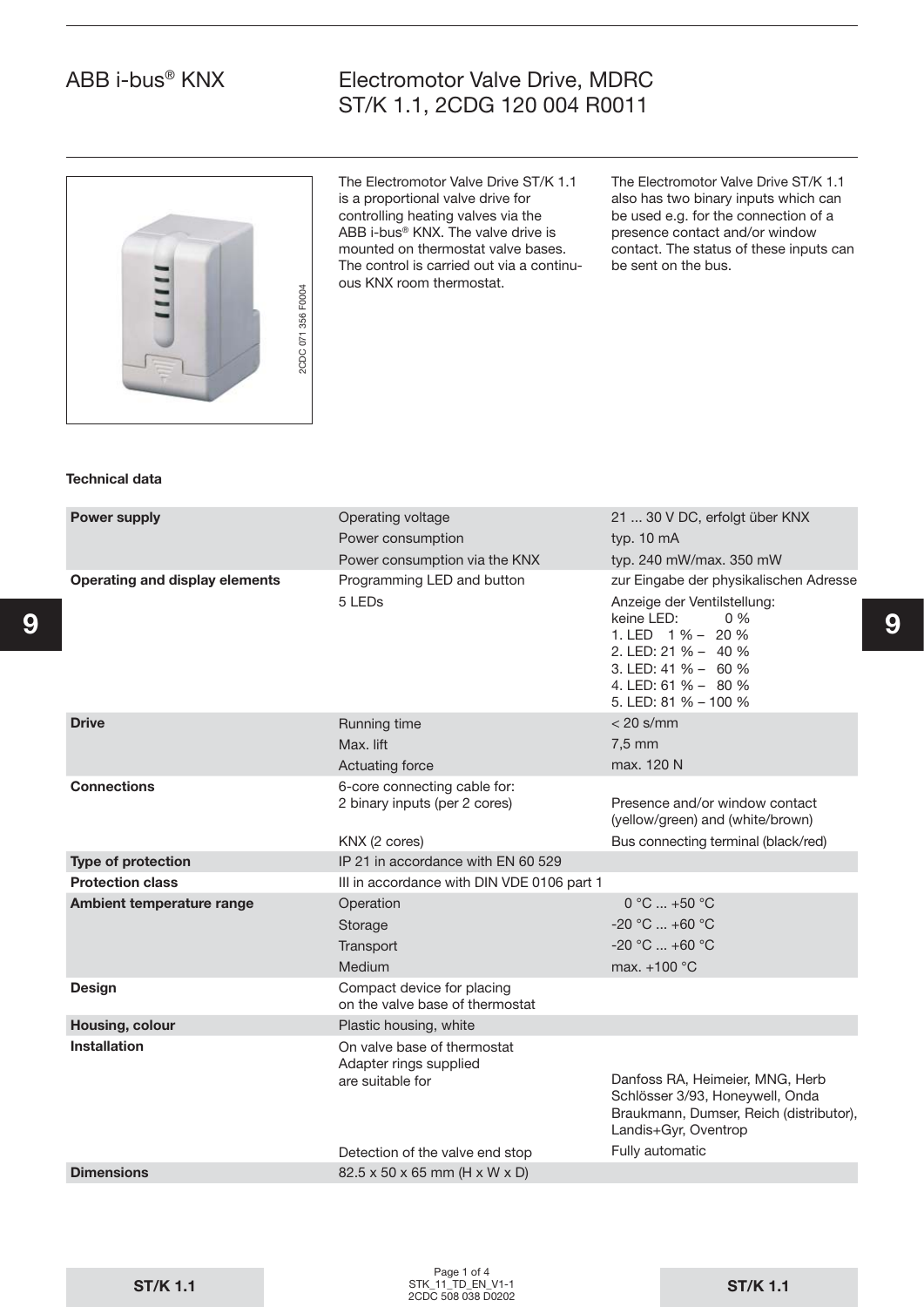## Electromotor Valve Drive, MDRC ST/K 1.1, 2CDG 120 004 R0011

| Weight                   | $0.2$ kg                                                              |
|--------------------------|-----------------------------------------------------------------------|
| <b>Mounting position</b> | as required                                                           |
| <b>Certification</b>     | EIB- and KNX-certified                                                |
| <b>CE</b> norm           | in accordance with the EMC guideline<br>and the low voltage guideline |
|                          |                                                                       |

| <b>Application programs</b> | Number of<br>communication objects | Max. number of<br>group addresses | Max. number of<br>associations |
|-----------------------------|------------------------------------|-----------------------------------|--------------------------------|
| Valve Drive Continuous /1   |                                    | 18.                               | 18                             |
|                             |                                    |                                   |                                |

#### **Note**

For a detailed description of the application program see "Electromotor Valve Drive ST/K 1.1" product manual. It is available free-of-charge at www.ABB.de/KNX.

The programming is carried out with ETS from version ETS2 V1.2a onwards.

#### **9 9 Caution**

During maintenance work on the heater, the valve drive should always be dismantled and the valve should be securely closed (e.g. original protective cap).

Otherwise, the valve could be opened unexpectedly by the thermostat or valve protection function and thereby cause water damage.

When downloading the application, the Electromotor Valve Drive ST/K 1.1 must already be mounted on the valve as otherwise no adaptation can take place.

If an already adapted device is placed on another valve, the adaptation must be carried out again by downloading the application.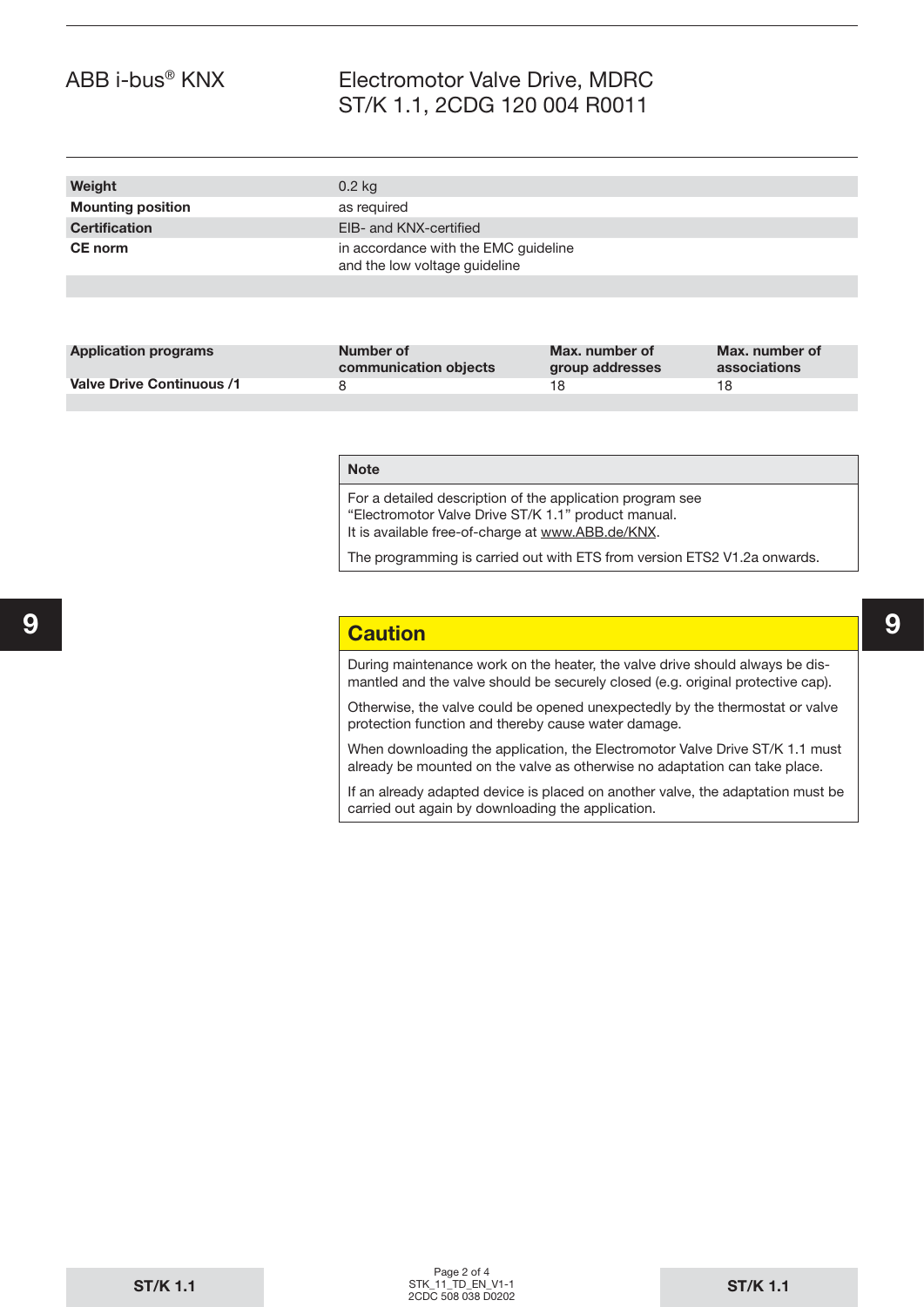# Electromotor Valve Drive, MDRC ST/K 1.1, 2CDG 120 004 R0011



- **5** Cable entry
- **9 9 6** Valve opening display
- **11** Lock
	- **12** Key

#### **Dimension drawing**